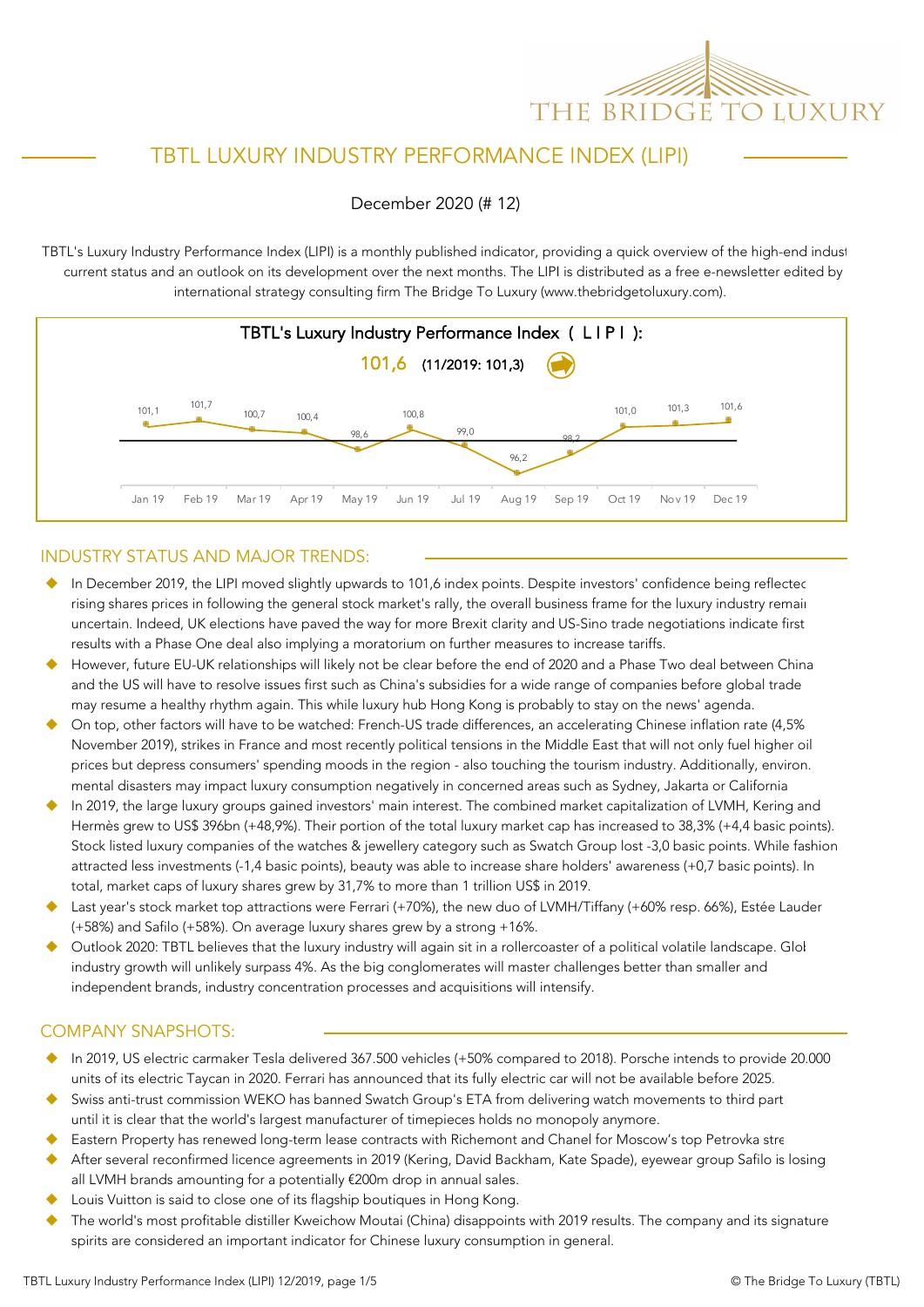

## (A) Development share prices in the luxury industry (in %)

| Company                   | <b>MoM</b> | YoY      | 5Y-o-5Y       | <b>CAGR 5Y</b> | Category          |
|---------------------------|------------|----------|---------------|----------------|-------------------|
| Hermès                    | $-2,0%$    | 37,4%    | 126,0%        | 17,7%          | Luxury group      |
| Kering                    | 7,0%       | 42,2%    | 294,7%        | 31,6%          | Luxury group      |
| <b>LVMH</b>               | 1,7%       | 60,4%    | 213,2%        | 25,7%          | Luxury group      |
| Chow Tai Fook             | 1,4%       | 14,1%    | $-13,2%$      | $-2,8%$        | Watches & Jewelry |
| Citychamp                 | 3,1%       | 2,5%     | 77,7%         | 12,2%          | Watches & Jewelry |
| Hengdeli                  | 3,1%       | $-5,7%$  | $-64,5%$      | $-18,7%$       | Watches & Jewelry |
| Lao Feng Xiang            | $-0,6%$    | 5,8%     | 47,3%         | 8,0%           | Watches & Jewelry |
| Movado                    | 11,2%      | $-31,2%$ | $-23,4%$      | $-5,2%$        | Watches & Jewelry |
| Richemont                 | $-0,1%$    | 20,7%    | $-14,3%$      | $-3,0%$        | Watches & Jewelry |
| Swatch Group              | $-3,6%$    | $-5,8%$  | $-39,2%$      | $-9,5%$        | Watches & Jewelry |
| Tiffany                   | $-0,1%$    | 66,0%    | 25,1%         | 4,6%           | Watches & Jewelry |
| Hugo Boss                 | 1,2%       | $-19,8%$ | $-57,5%$      | $-15,7%$       | Fashion           |
| Burberry                  | 4,8%       | 27,0%    | 34,8%         | 6,2%           | Fashion           |
| <b>Brunello Cucinelli</b> | $-6,1%$    | 5,0%     | 70,3%         | 11,2%          | Fashion           |
| Ferragamo                 | 3,6%       | 6,2%     | $-8,1%$       | $-1,7%$        | Fashion           |
| Capri (Michael Kors)      | 2,7%       | 0,6%     | $-49,2%$      | $-12,7%$       | Fashion           |
| Ralph Lauren              | 9,2%       | 13,3%    | $-36,7%$      | $-8,7%$        | Fashion           |
| Moncler                   | 0,8%       | 38,5%    | 260,3%        | 29,2%          | Fashion           |
| Mulberry                  | 6,3%       | $-4,0%$  | $-65,5%$      | $-19,2%$       | Fashion           |
| Prada                     | 13,2%      | 24,8%    | $-26,7%$      | $-6,0%$        | Fashion           |
| Tapestry (Coach)          | 0,3%       | $-20,1%$ | $-28,2%$      | $-6,4%$        | Fashion           |
| Tod's                     | 3,2%       | $-0,1%$  | $-42,8%$      | $-10,6%$       | Fashion           |
| Estée Lauder              | 5,7%       | 58,8%    | 171,0%        | 22,1%          | Skin care         |
| Shiseido                  | $-1,6%$    | 12,9%    | 359,7%        | 35,7%          | Skin care         |
| <b>BMW</b>                | $-0,2%$    | 3,5%     | $-18,5%$      | $-4,0%$        | Cars              |
| Ferrari                   | $-3,6%$    | 70,4%    |               | $ -$           | Cars              |
| Aston Martin              | $-5,5%$    | $-57,5%$ | $\sim$ $\sim$ | $\overline{a}$ | Cars              |
| Tesla                     | 26,8%      | 39,5%    | 94,1%         | 14,2%          | Cars              |
| Porsche                   | $-0,8%$    | 29,0%    | $-0,8%$       | $-0,2%$        | Cars              |
| Marriott                  | 7,9%       | 39,5%    | 94,1%         | 14,2%          | Travel            |
| Norweg. Cruises           | 8,9%       | 37,8%    | 24,9%         | 4,5%           | Travel            |
| Luxottica                 | $-3,7%$    | 23,0%    | 46,5%         | 7,9%           | Eyewear           |
| Safilo                    | $-23,4%$   | 58,6%    | $-83,4%$      | $-30,1%$       | Eyewear           |
|                           |            |          |               |                |                   |
| S&P Global Luxury         | 2,8%       | 16,3%    | 27,1%         | 4,9%           | Index             |
| Euro Stoxx 50             | 2,8%       | 16,7%    | 13,9%         | 2,6%           | Index             |
| Nikkei 225                | 1,4%       | 4,2%     | 32,7%         | 5,8%           | Index             |
| S&P 500                   | 3,4%       | 13,9%    | 51,9%         | 8,7%           | Index             |
| Shanghai Composite        | $-1,9%$    | 11,0%    | 7,1%          | 1,4%           | Index             |

Sources: Reuters (monthly average), S&P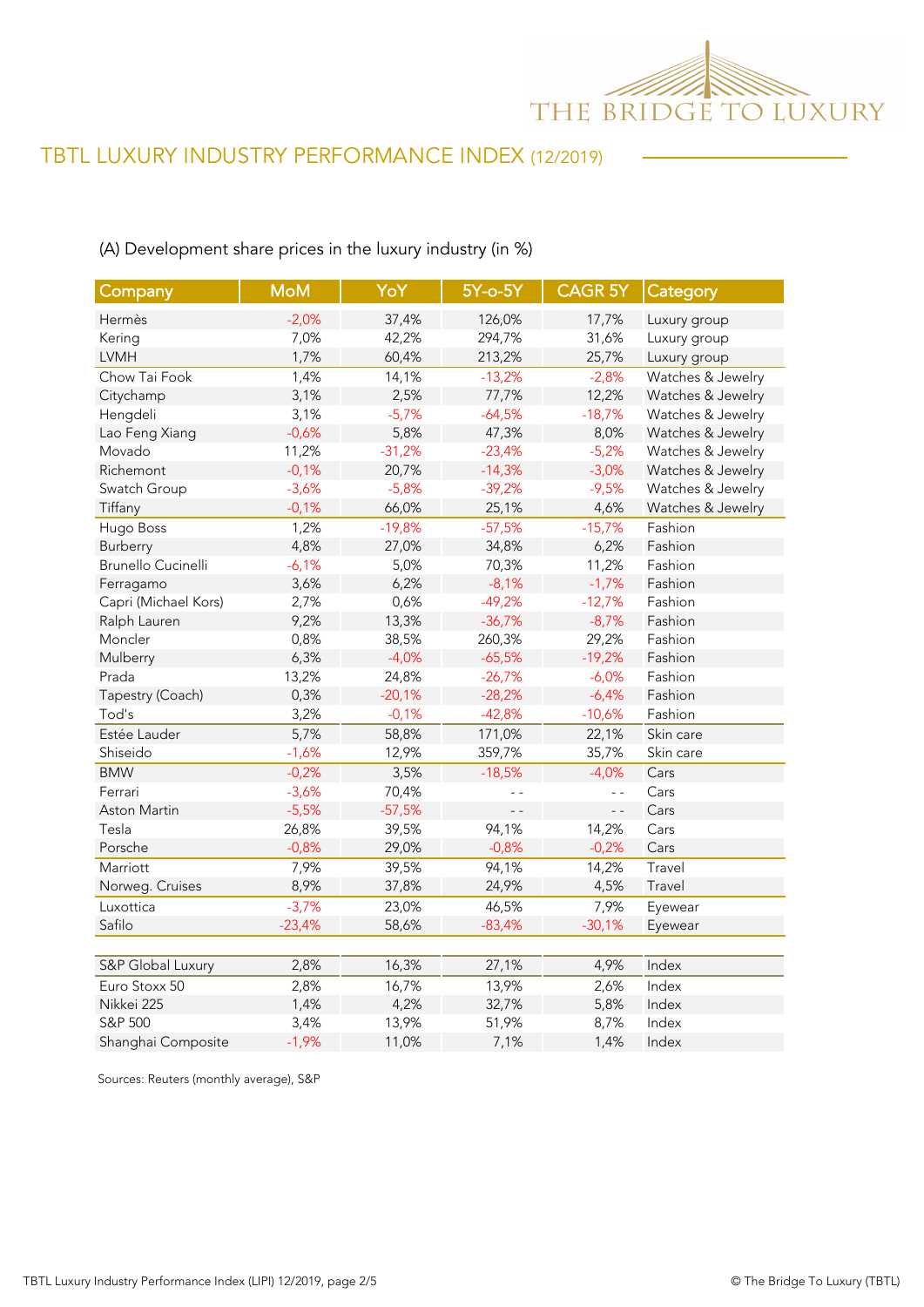

## (B) Development selective industry indexes

### (B1) Luxury cars: Quarterly growth rates (units sold in %) Q3 2019

| Company             | roll. 4 Qs | 5Y-o-5Y | <b>CAGR 5Y</b> |
|---------------------|------------|---------|----------------|
| Mercedes-Benz Cars  | 3,3%       | 23,1%   | 4,3%           |
| <b>BMW</b>          | 2,0%       | 14,4%   | 2,7%           |
| Rolls-Royce         | 42,1%      | 37,2%   | 6,5%           |
| Audi                | $-7,5%$    | $-1,6%$ | $-0,3%$        |
| Bentley             | 2,4%       | 4,6%    | 0,9%           |
| Lamborghini         | 96,3%      | 138,3%  | 19,0%          |
| Porsche             | 1,9%       | 15,3%   | 2,9%           |
| Bugatti             | 6,2%       | 207,1%  | 25,2%          |
| Ferrari             | 14,5%      | 33,3%   | 5,9%           |
| Tesla               | 87,8%      | 705,6%  | 51,8%          |
| <b>Aston Martin</b> | 7,9%       | 74,2%   | 11,7%          |
| All                 | 2,0%       | 16,9%   | 3,2%           |

Source: company reports and press releases

#### (B2) Swiss watch exports growth rates (value in %)

| <b>Price Category</b>           | roll. 12 M | 5Y-o-5Y  | <b>CAGR 5Y</b> |
|---------------------------------|------------|----------|----------------|
| Export value 0-200 CHF/unit     | $-14.2%$   | $-33.6%$ | $-7.9%$        |
| Export value 201-500 CHF/unit   | $-7.2%$    | $-14.8%$ | $-3,2%$        |
| Export value 501-3.000 CHF/unit | $-4.9%$    | 3.5%     | 0.7%           |
| Export value > 3.000 CHF/unit   | 6.3%       | 4.3%     | 0.8%           |
| <b>All</b>                      | 1.9%       | 0.4%     | 0,1%           |

Source: Swiss Watch Federation

'

### (B3) Current production of superyachts

| number of superyachts | 80 | .N |  |
|-----------------------|----|----|--|

Source: Global Order Book, 2020, Boat International Media

## (B4) Precious metals and diamonds (growth in %)

| Metal    | MoM  | YoY     | 5 Years | <b>CAGR 5Y</b> |
|----------|------|---------|---------|----------------|
| Gold     | 4,6% | 19,2%   | 17,7%   | 3,3%           |
| Silver   | 5,3% | 15,3%   | 5,7%    | 1,1%           |
| Diamonds | 0.0% | $-2,8%$ | $-8.5%$ | $-1,8%$        |

Sources: Macrotrends (monthly quotes); IDEX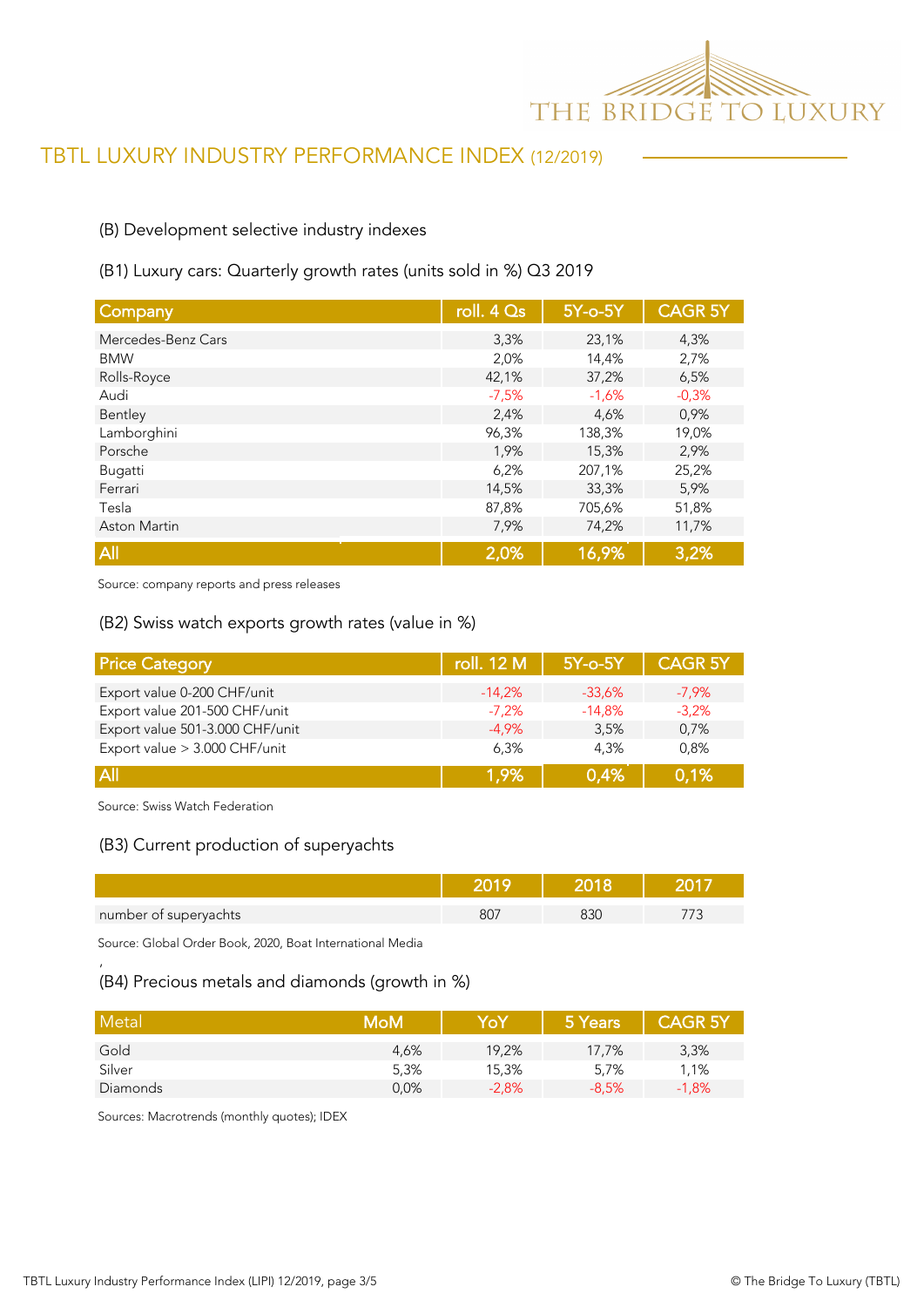

### (B5) Fine wines

|            |      | $5Y$ -0- $5Y$ | וכ אט |
|------------|------|---------------|-------|
| Fine wines | 2,8% | 29,3%         | 5,3%  |

Source: Li-ex 500 wine index (per previous month)

## (C) GDP annual growth rate (in %)

| Country                                  | 2017 | 2018 | 2019E | 2020E | 2024E |
|------------------------------------------|------|------|-------|-------|-------|
| $\bullet$<br><b>Brazil</b>               | 1,1% | 1,1% | 0,9%  | 2,0%  | 2,3%  |
| China                                    | 6,9% | 6,6% | 6,1%  | 5,8%  | 5,5%  |
| a pro<br>France                          | 2,3% | 1,7% | 1,2%  | 1,3%  | 1,2%  |
| Germany                                  | 2,5% | 1,5% | 0,5%  | 1,2%  | 1,2%  |
| $\mathcal{L}_{\mathcal{R}}$<br>Hong Kong | 3,8% | 3,0% | 0,3%  | 1,4%  | 2,9%  |
| $\bullet$<br>India                       | 7,2% | 6,8% | 6,1%  | 7,0%  | 7,3%  |
| w<br>Italy                               | 1,7% | 0,9% | 0,0%  | 0,5%  | 0,6%  |
| Japan                                    | 1,9% | 0,9% | 1,2%  | 0,5%  | 0,5%  |
| Russia                                   | 1,6% | 2,3% | 1,1%  | 1,9%  | 1,8%  |
| $\mathcal{R}$ .<br>Spain                 | 3,0% | 2,6% | 2,2%  | 1,8%  | 1,6%  |
| ÷<br>Switzerland                         | 1,7% | 2,5% | 0,8%  | 1,3%  | 1,6%  |
| ⊏<br><b>UAE</b>                          | 0,8% | 1,7% | 1,6%  | 2,5%  | 2,5%  |
| $\frac{N}{N}$<br>Great Britain           | 1,8% | 1,4% | 1,2%  | 1,5%  | 1,5%  |
| <b>USA</b><br>$=$                        | 2,4% | 2,9% | 2,3%  | 2,1%  | 1,6%  |
| World<br>⊕                               | 3,4% | 3,8% | 3,0%  | 3,4%  | 3,6%  |

Source: IMF, 10.2019

## (D) Currencies exchange rates: the Euro's performance (change in %)

| <b>Currency</b>                      | 1 Month | 6 Months | 12 Months |
|--------------------------------------|---------|----------|-----------|
| US <sub>5</sub>                      | 1,8%    | $-1,0\%$ | $-2,2%$   |
| $\blacksquare$<br><b>BRL</b>         | $-3.5%$ | 3,6%     | 1,3%      |
| <b>CNY</b>                           | 0,7%    | 0,7%     | $-1,0%$   |
| HK\$<br>$\frac{\sqrt{3}}{2\sqrt{3}}$ | 1,3%    | $-1,2%$  | $-2,9%$   |
| <b>JPY</b>                           | 1,0%    | $-0.7%$  | $-3,1%$   |
| <b>INR</b><br>$\bullet$              | 1,2%    | 2,2%     | 0,4%      |
| <b>RUB</b><br>___                    | $-1,9%$ | $-2,5%$  | $-12,8%$  |
| ٠<br><b>CHF</b>                      | $-1,5%$ | $-2,6%$  | $-3,5%$   |
| $\frac{N}{N}$<br><b>GBP</b>          | $-0,7%$ | $-5,5%$  | $-5,9%$   |

Source: Oanda, per first of month